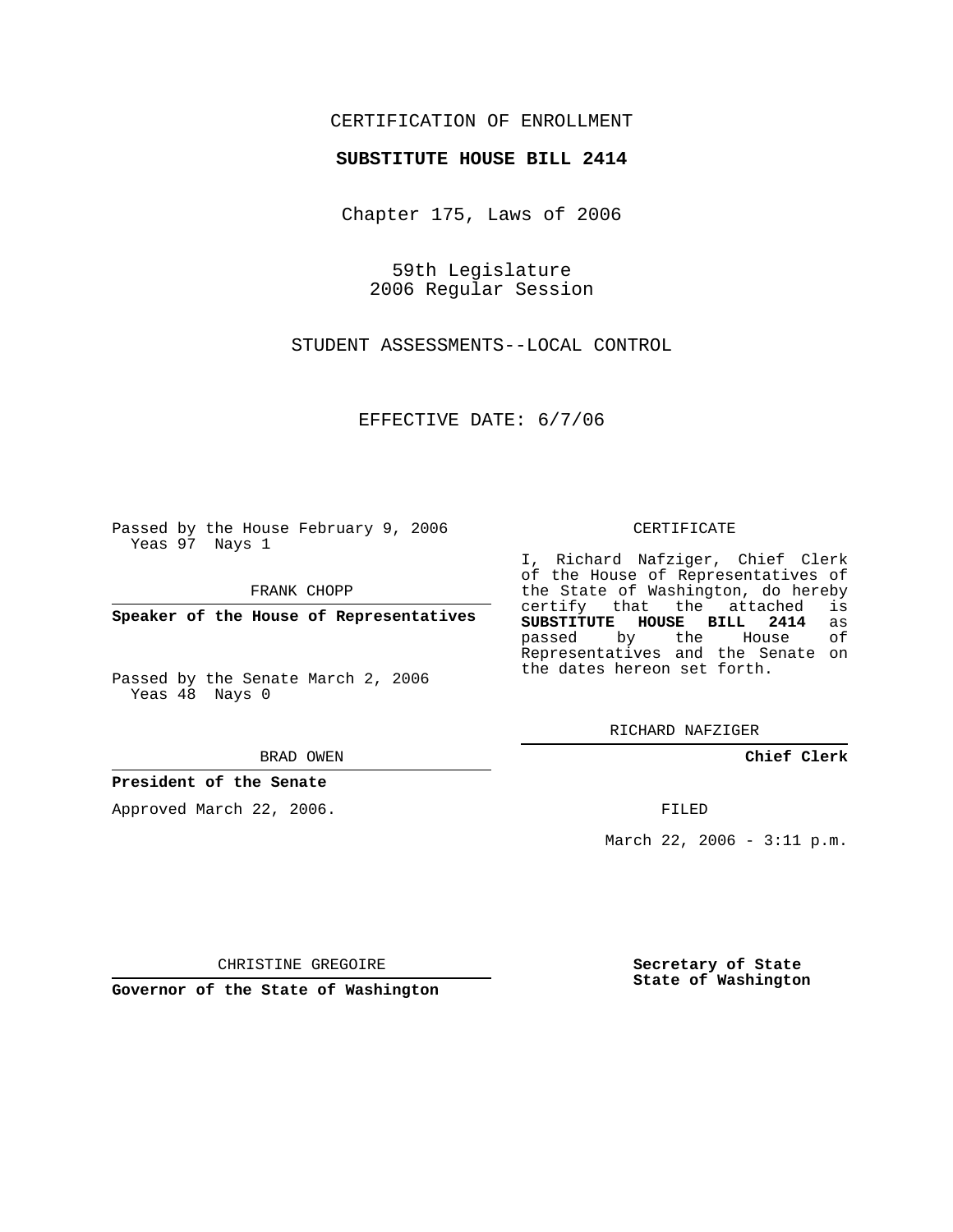# **SUBSTITUTE HOUSE BILL 2414** \_\_\_\_\_\_\_\_\_\_\_\_\_\_\_\_\_\_\_\_\_\_\_\_\_\_\_\_\_\_\_\_\_\_\_\_\_\_\_\_\_\_\_\_\_

\_\_\_\_\_\_\_\_\_\_\_\_\_\_\_\_\_\_\_\_\_\_\_\_\_\_\_\_\_\_\_\_\_\_\_\_\_\_\_\_\_\_\_\_\_

Passed Legislature - 2006 Regular Session

## **State of Washington 59th Legislature 2006 Regular Session**

**By** House Committee on Education (originally sponsored by Representatives Haler, Talcott and McCune)

READ FIRST TIME 02/03/06.

 AN ACT Relating to local control of student assessments in grades three, five, six, and eight to meet federal requirements for Washington's academic assessment system; and creating a new section.

BE IT ENACTED BY THE LEGISLATURE OF THE STATE OF WASHINGTON:

 NEW SECTION. **Sec. 1.** (1) Before the beginning of the 2006-07 school year, the superintendent of public instruction shall request flexibility from the United States department of education to conduct a pilot project with a limited number of local school districts regarding the academic assessments administered for the purpose of complying with P.L. 107-110, the no child left behind act of 2001. The superintendent shall request the flexibility to pilot, with no more than six school districts and for a specified length of time, an assessment other than the Washington assessment of student learning in grades three, five, six, and eight for reading and mathematics. The purpose of the pilot project is to determine whether a different assessment provides greater local control and flexibility while maintaining the testing standards and continuity of student performance measurement expected by the federal law.